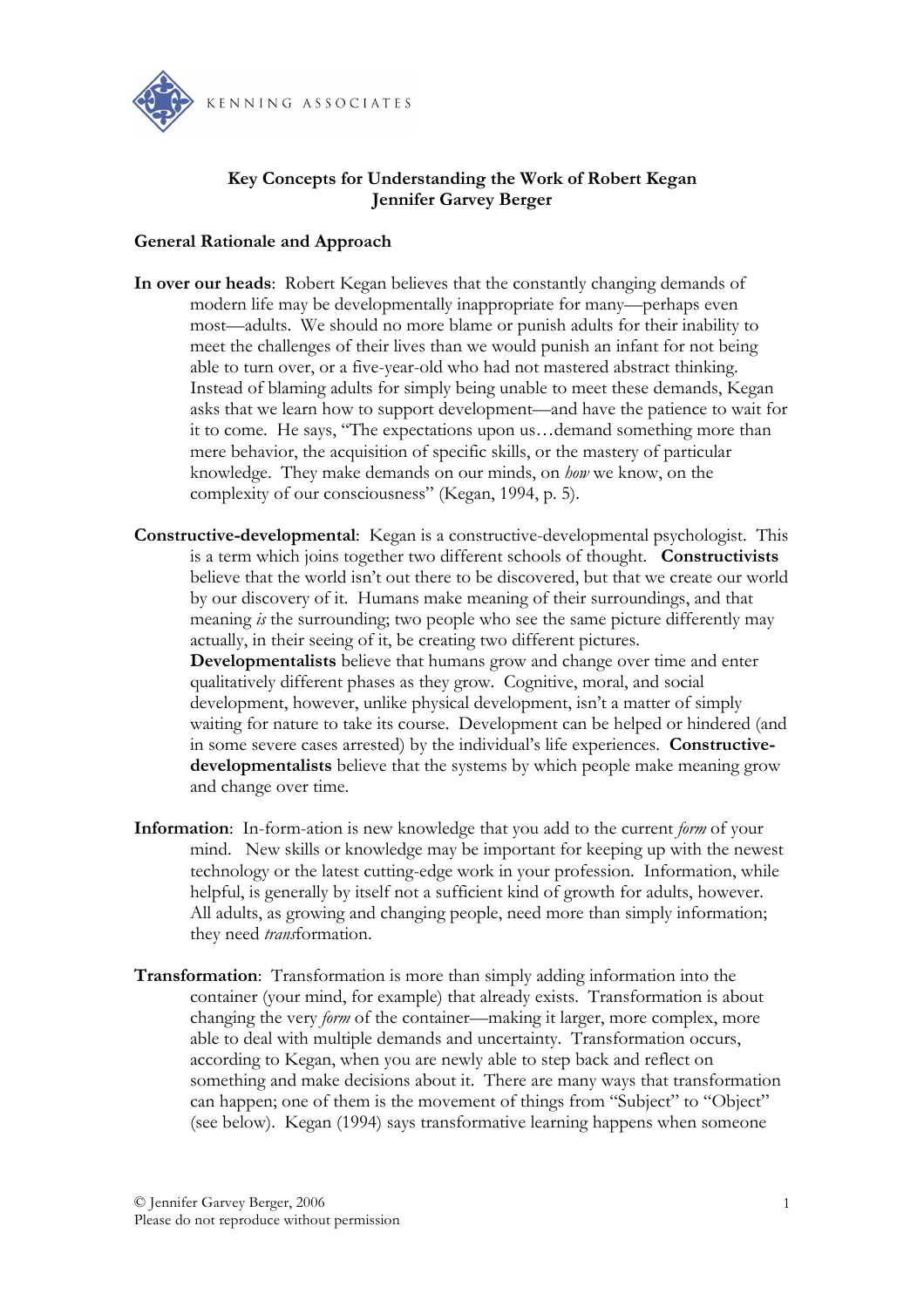

changes, "not just the way he behaves, not just the way he feels, but the way he knows—not just what he knows but the *way* he knows" (p. 17).

- **Subject**: Things that are Subject are by definition experienced as unquestioned, simply a part of the self. They can include many different things—a relational issue, a personality trait, an assumption about the way the world works, behaviors, emotions, etc. Things that are Subject to you can't be seen because they are a part of you. Because they can't be seen, they are taken for granted, taken for true—or not even taken at all. You generally can't name things that are "Subject," and you certainly can't reflect upon them—that would require the ability to stand back and take a look at them. You don't *have* something that's Subject; something that's Subject *has you*. Kegan (1994) describes Subject as "those elements of our knowing or organizing that we are identified with, tied to, fused with or embedded in" (p. 32). For example, I once thought that all people learn things in basically the same way—the way I learned them. When students came to me with difficulty about an assignment or test, I thought the problem was *theirs*; I was being so clear and they were still not learning. I struggled and struggled to help them learn, but to no avail. My own teaching and learning styles were Subject to me. I didn't know different styles existed (because I figured everyone taught and learned like me), so I was powerless to change my style to meet the needs of diverse learners.
- **Object**: Object is the opposite of Subject. Again, something that is Object can be a relational issue, personality trait, or a belief about the world. While things that are Subject *have you*, you *have* things that are Object. Things that are Object in our lives are "those elements of our knowing or organizing that we can reflect on, handle, look at, be responsible for, relate to each other, take control of, internalize, assimilate, or otherwise operate upon" (Kegan, 1994, p. 32). While every person necessarily has many parts of their world which are Subject (if you gave much conscious thought to your assumptions about gravity, you might not have time to go to sleep at night!), one part of development is about moving more and more things in your perception of your self from Subject to Object. The more in your life you take as Object, the more complex your world view because you can see and act upon more things. In the example above, as I struggled to help my students learn, I found out about teaching and learning styles—especially as they relate to personality type. For the first time I could examine something I hadn't even known existed before—my own teaching and learning styles—and I could take action to help my students be more successful. What was once unknown and unnamed—Subject—became within my ability to reflect on—as Object. The most profound example of a move from Subject to Object is when the entire meaningmaking system moves from that which unquestioningly runs the person involved to that which the person can actively control and take charge of. This shift of entire systems from Subject to Object is what gives form to the five Orders of Mind in Kegan's theory.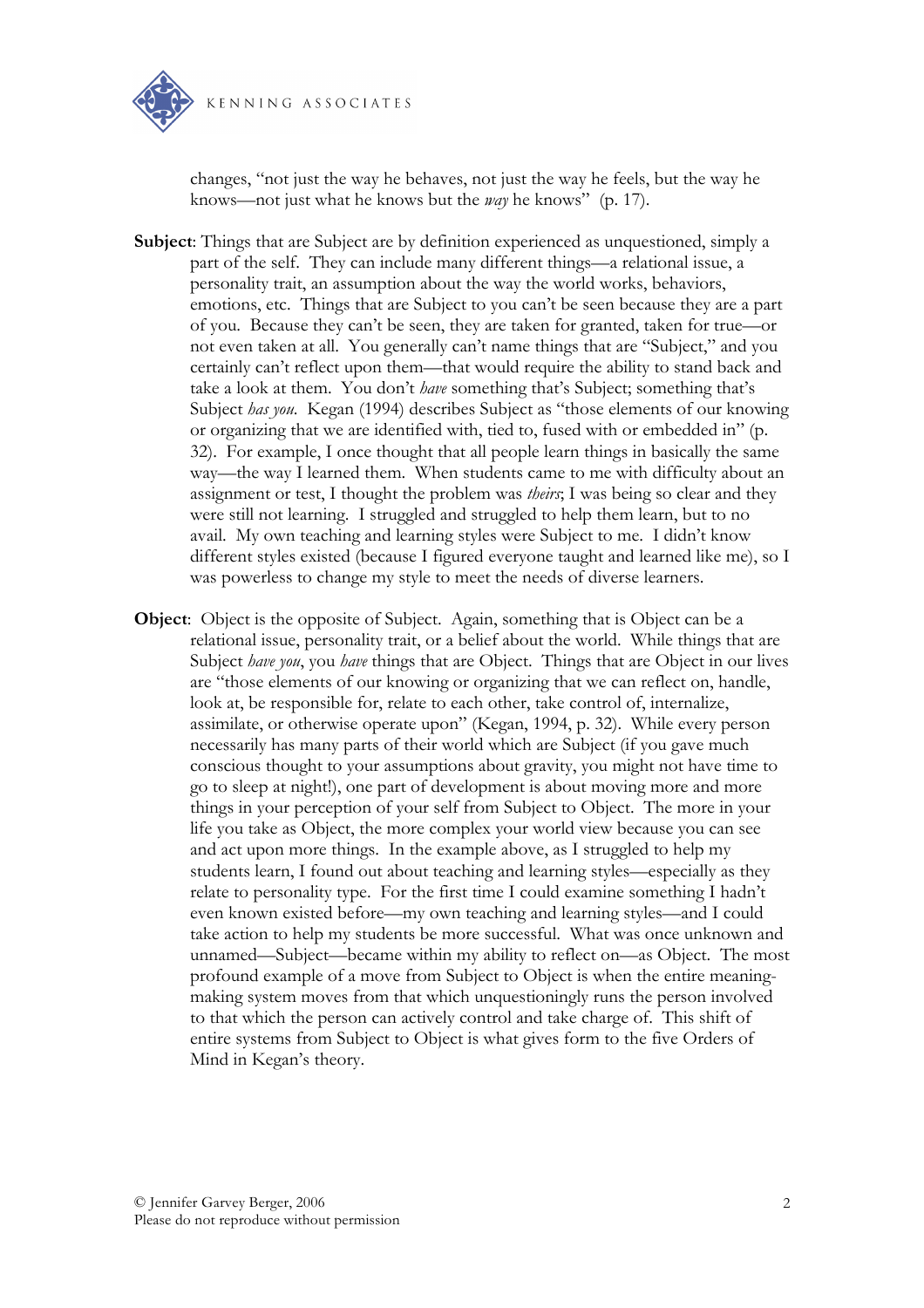

## **Orders of Mind**

- **Orders of mind**: These are Kegan's ideas about the qualitatively different ways of constructing reality. This is a constructive-developmental theory because it is concerned both with the *construction* of reality, and with the *development* of that construction to more complex levels over time. There are five Orders of mind, ranging from a two year old to a (mostly theoretical) person well into the second half of life.<sup>1</sup> Each Order is a qualitative shift in the meaning-making and complexity from the Order before it. We do not give up what we've learned in a previous Order; we transform, changing the actual form of our understanding of the world. Perhaps the most important thing to remember about the Orders is that, while they become more complex with time, there is no Order that is inherently *better* than any other Order (just as a more complex idea isn't necessarily more valuable than a simple one). People can be kind or unkind, just or unjust, moral or immoral at any of these Orders, so it is impossible to measure a person's worth by looking at his or her Order of mind. What is more important is the *fit* between the Order of mind and the task each person is required to do. Each of the five Orders is described briefly below, but the ones to pay closest attention to are the ones where the majority of adults spend most of their lives—the Third and Fourth Orders of mind. To help understand this system, I'm going to offer a fictional tribal village made up of members from all five Orders. I'll give the people in the village "jobs" based on the strengths of their particular Order of mind.
	- First Order (mostly young children): Young children cannot yet hold the idea of "durable objects"—which is the notion that things in the world retain the same qualities over time. When they look out an airplane and see how small people look, they believe the people actually *are* small. They believe that others in their lives can live in their minds and are mystified when others hold different opinions (about bed time, for instance) or can't pick right up on a game in an imaginary world. When water is poured from one container to another, and the quantity of the water looks different, they believe the water actually has grown (or shrunk), and no amount of persuasion will convince them otherwise. They believe they can slip down the drain in the tub because they can't hold themselves as different from the water which slips away. Children in this Order need to be reminded of the rules over and over, because they can't hold the ideas in their mind for very long; the rule that existed yesterday about drawing on the walls might not seem to apply today. The First Order is a time of magic and mystery as the world inexplicably changes from second to second. If we imagine a member of our village at this Order, we'd see someone who needs constant supervision and is not yet ready to police himself because he simply can't

 $\overline{a}$ 

<sup>1</sup> Two caveats. First of all, while every Order sounds like a complete description, most of our lives are spent in the spaces in-between each of the orders—on our way to the next place. In fact, four distinct stages have been identified along the continuum of each of the numbered Orders (which adds a level of complexity we won't even begin to get to). Secondly, this system actually begins at birth with babies and toddlers at a kind of Zero Order which has its own way of constructing the world.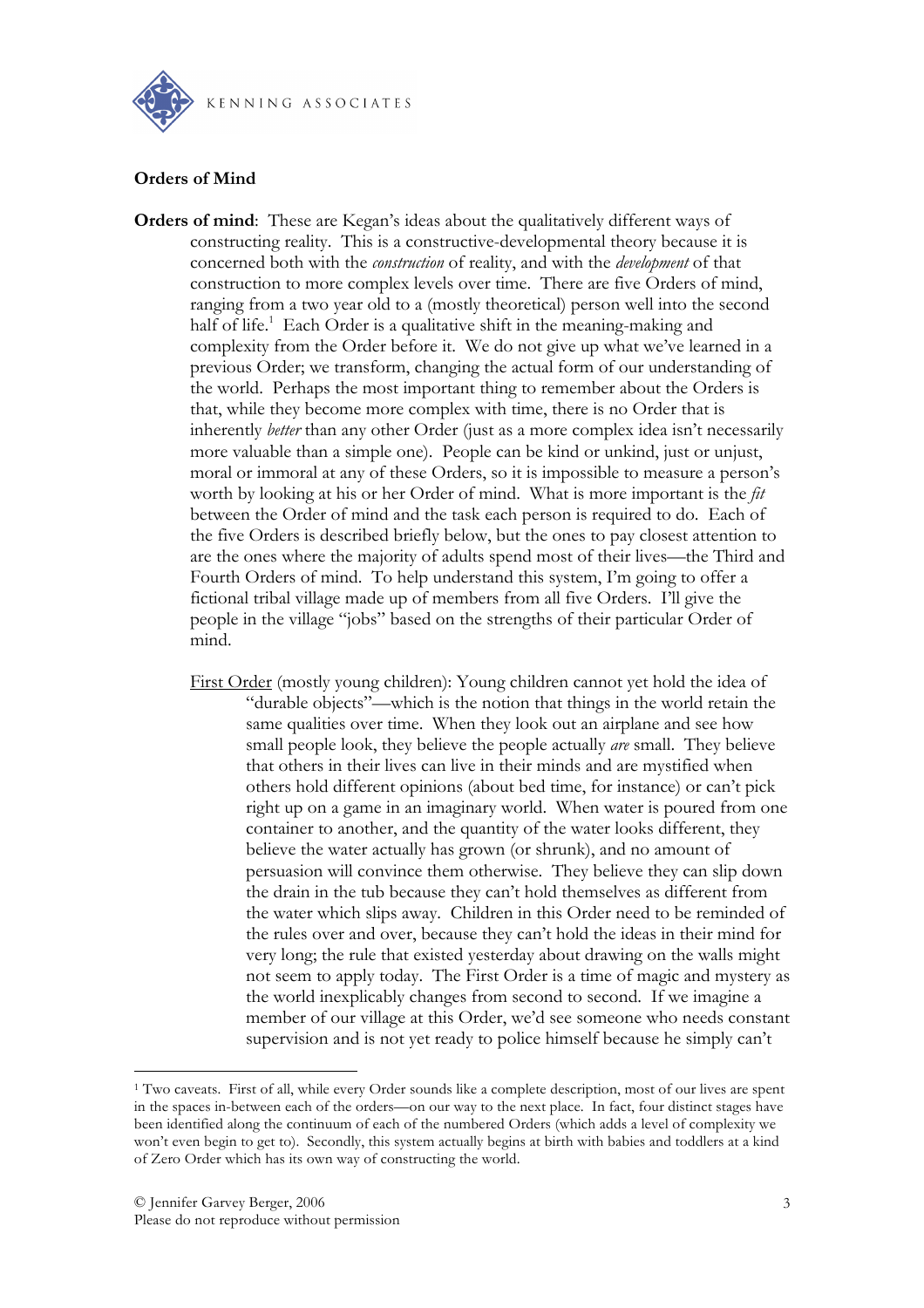

remember the laws from moment to moment (we'd keep him firmly under adult supervision). His job is to learn about the world.

Second Order—the "Sovereign" Mind (older children—seven to ten—and adolescents, but also some adults): When children learn that objects stay the same no matter what their own relationship is to the object (when I walk away from the car and it looks smaller, the car isn't actually shrinking), their world becomes less magical and more complex. They discover that they have beliefs and feelings that remain constant over time, as well (I love chocolate but hate mashed potatoes; I'm great at ice skating). This insight lets them know that other people have opinions and beliefs that remain constant, too. Their concrete understandings let them know that a rule yesterday is probably a rule today, too. Their orientation is to figuring out how to get past the rule if it is in their way. While they are aware that others have feelings and desires, empathy isn't possible for them yet because the distance between their minds and other minds is great. Mostly other people's interests are important only if they interfere with the interests of the person at the Second Order. When rules are not broken, it's because of a fear of being caught; when friends don't lie to each other, it's because of a fear of retaliation. Children—and adults—at this stage are self-centered and see others as helpers or barriers on the road to get to their desires. A villager at this Order follows the laws because she's afraid of punishment; if the laws don't seem to meet her needs and she can find a way to break them with minimal risk, she will. We can count on her to work in her own best interests, so we'll give her a job that is in her own best interests (like tending a garden for her family) that has clear boundaries and limited scope. We'll also make sure that she is fairly well supervised by others.

Third Order—the "Socialized" or "Traditional" Mind (older adolescents and the *majority* of adults): People at this Order no longer see others as simply a means to an ends; they have developed the ability to subordinate their desires to the desires of others. Their impulses and desires, which were Subject to them in the Second Order, have become Object. They internalize the feelings and emotions of others and are guided by those people or institutions (like a church or synagogue or a political party) that are most important to them. They are able to think abstractly, be selfreflective about their actions and the actions of others, and are devoted to something that's greater than their own needs. The major limitation of this Order is that, when there is a conflict between important others (or between a single important other—like a spouse—and an institution—like a political party), people at the Third Order feel "torn in two" and cannot find a way to make a decision. There is no sense of what *I* want outside of others' expectations or societal roles. This is generally admirable in teenagers, but, in adults, it can often seem like a personality flaw. As Kegan (1982) notes, "When I live in this balance as an adult I am the prime candidate for the assertiveness trainer, who may tell me that I need to learn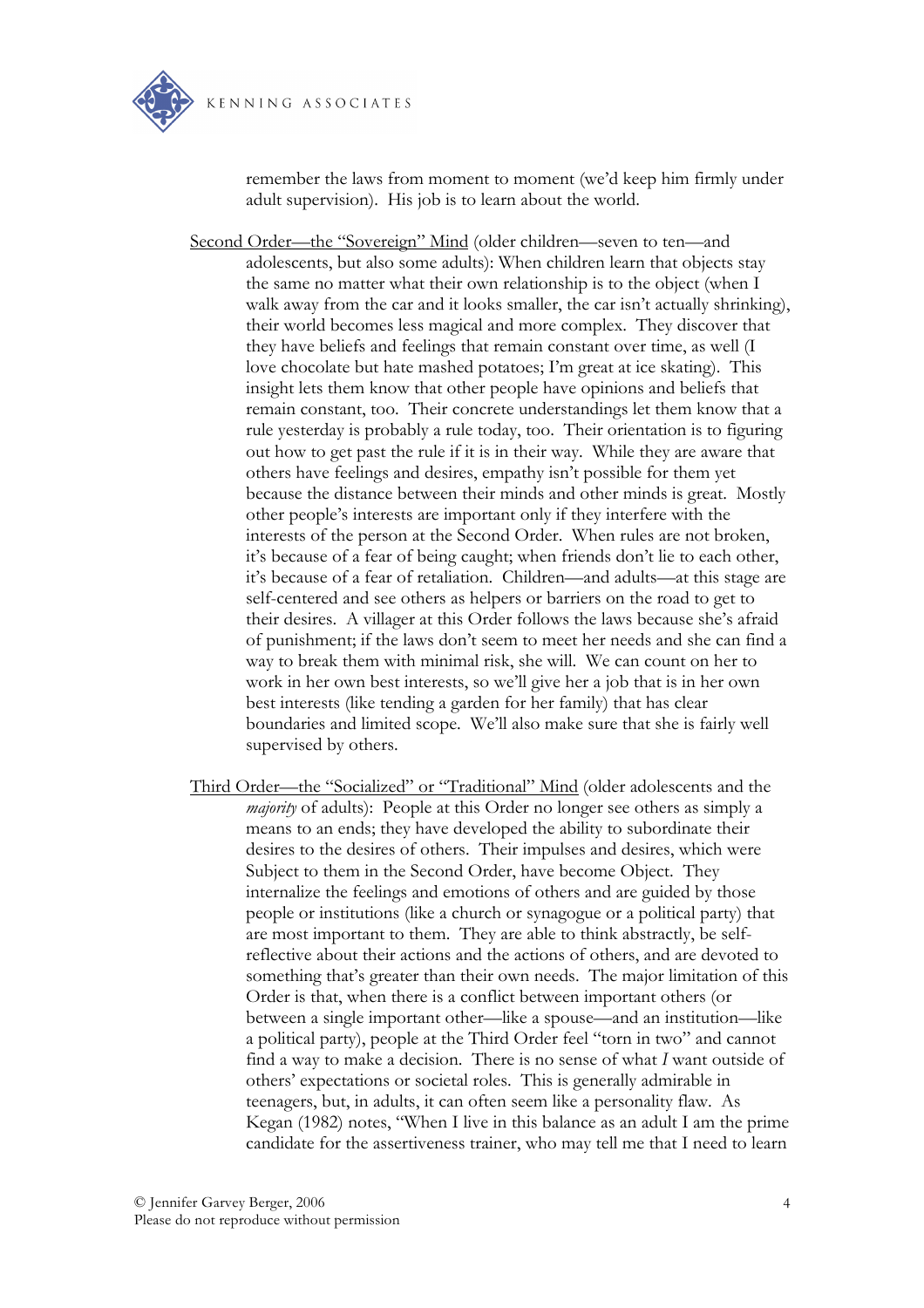KENNING ASSOCIATES



how to stand up for myself, be more 'selfish,' less pliable, and so on, as if these were mere skills to be added on to whoever else I am. The popular literature will talk about me as lacking self-esteem, or as a pushover because I want other people to like me" (p. 96). Kegan goes on to point out that the very notion of "self-esteem" is inappropriate at this Order because self-esteem implies an *internal* source for feeling good about oneself. Those at the Third Order don't have an independentlyconstructed self to feel good about; their esteem is entirely reliant on others because they are, in many ways, made up of those around them. A villager at this Order is a model citizen<sup>2</sup> and follows the laws out of loyalty to the others in the village (or his religion or his place of business or his family). He tries hard not to break the rules because he wouldn't want to feel he had let others down. In our small, homogenous, tribal village, a Third Order villager can hold nearly any position that doesn't require independent leadership. He can be a teacher, have his own business, or be a member of the military. As long as he has someone whom he respects to help him make difficult decisions, he can do nearly anything in this village.

Fourth Order—the "Self-Authored" or "Modern" Mind (some adults): Adults at the Fourth Order have achieved all that those at the Third Order have, but now they have created a *self* that exists even outside of its relationship to others. The opinions and desires of others which they internalized and which had great control over them when they were making meaning at the Third Order are now Object to them. They are now able to examine those various rule-systems and opinions and are able to mediate between them. Those at the Fourth Order have an internal set of rules and regulations—a self-governing system—which they use to make their decisions or mediate conflicts. Unlike those at the Second Order, those at the Fourth Order feel empathy for others, and take the wishes and opinions of others into consideration when making decisions. Unlike those at the Third Order, though, Fourth Order adults don't feel torn apart by the conflicts of those around them because they have their own system with which to make decisions. These are the people we read about in the literature who "own" their work, who are self-guided, self-motivated, self-evaluative. A villager at this Order would make a good chief because she has her own internal governing system. She could create the rules from her internal system and fight hard to protect those rules. This guidance would help the village run smoothly according to her inner vision of village life. The Fourth Order chief may not be an excellent diplomat, however, because when other people don't understand or see the need to follow her rules, she may be so invested in her own way of doing things that she cannot easily see connections between her ideas of what is Right and more foreign ideas of what is Right.

 $\overline{a}$ 

<sup>2</sup> In our tribal village, there isn't a lot of disagreement about what the rules are and where they come from. In a more diverse society, however, a citizen at this Order could easily be a "model" parent and employee or a "model" gang member or a "model" white supremacist; he would be "following the rules" of his particular society, even if that society was very different from the mainstream of the community or nation.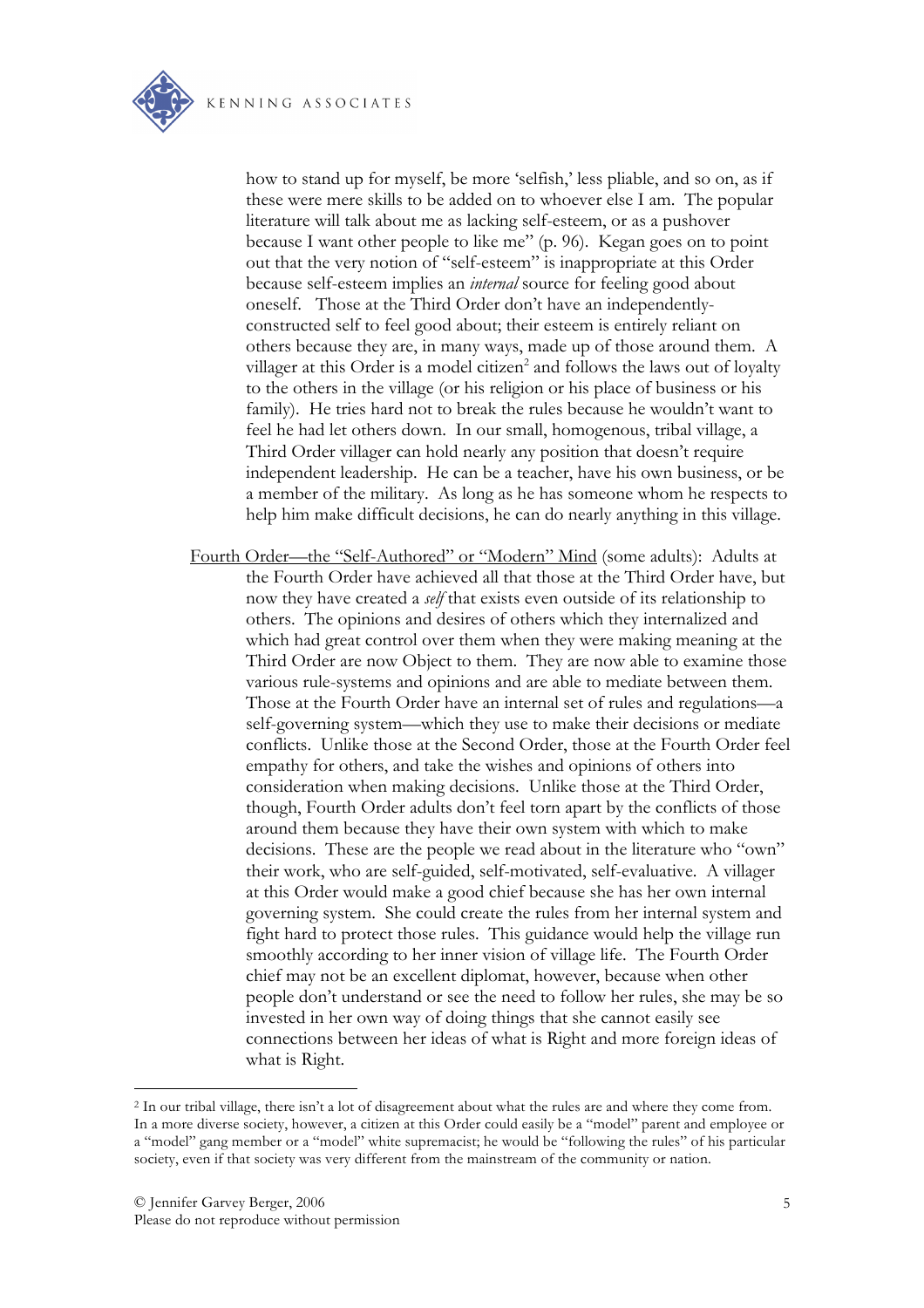

Fifth Order—the "Self-Transforming" or "Postmodern" Mind (very few adults): Adults at the Fifth Order have achieved all that those at the Fourth order have, but they have learned the limits of their own inner system—and the limits of having an inner system in general. Instead of viewing others as people with separate and different inner systems, those at the Fifth Order see across inner systems to look at the similarities that are hidden inside what used to look like differences. Adults at the Fifth Order are less likely to see the world in terms of dichotomies or polarities. They are more likely to believe that what we often think of as black and white are just various shades of gray whose differences are made more visible by the lighter or darker colors around them. A villager at this Order might be an elder whose job it is to mediate conflicts between the many villages. While he generally follows the laws set by the chief, he sees that the many different villages have a variety of laws that are basically designed to do similar things, and that the differences are much more like similarities than any of the chiefs will admit. He helps the chiefs find a common ground and reminds them that they are all members of a larger community—the community of human beings, perhaps, or of members of our planet.

## **The Demands—or Curricula—of Various Forms of Society**

- **The demands of society**: Kegan points to the demands made by societies at different points in human history as being helpful for understanding why so many of us are now "in over our heads." While it's clear that this is a theoretical model (not everyone in a Traditionalist society followed those notions or was at the Third Order), it's helpful to look at the society at large and see how it makes demands upon its citizens. Kegan thinks of these demands as the "curriculum" of the society, and he looks for the developmental "fit" between this "curriculum" and the adults within it.
	- Traditionalism: This has been the typical form of human societies around the world for much of human history (and is the form of the tribal village above). The requirements of this society are loyalty to the group and the ability to put the needs of the group before needs of the self. People in Traditional societies tend to live in the same place for long periods of time (perhaps even generations) and tend to live around people who are very similar (from the same tribe, religion, nationality, socioeconomic background, etc.). Because of this, there are group leaders—such as religious or philosophical leaders, doctors or healers, political leaders, or even leaders in the workplace—who are part of their group. Members of this society look to these leaders (or to external theology or philosophies, for example) for the right answers to all kinds of problems. These leaders have the authority to help people raise their children, heal their sick, do their jobs, and live their lives. The demands of this society on most of its members are suited to adults at the Third Order.